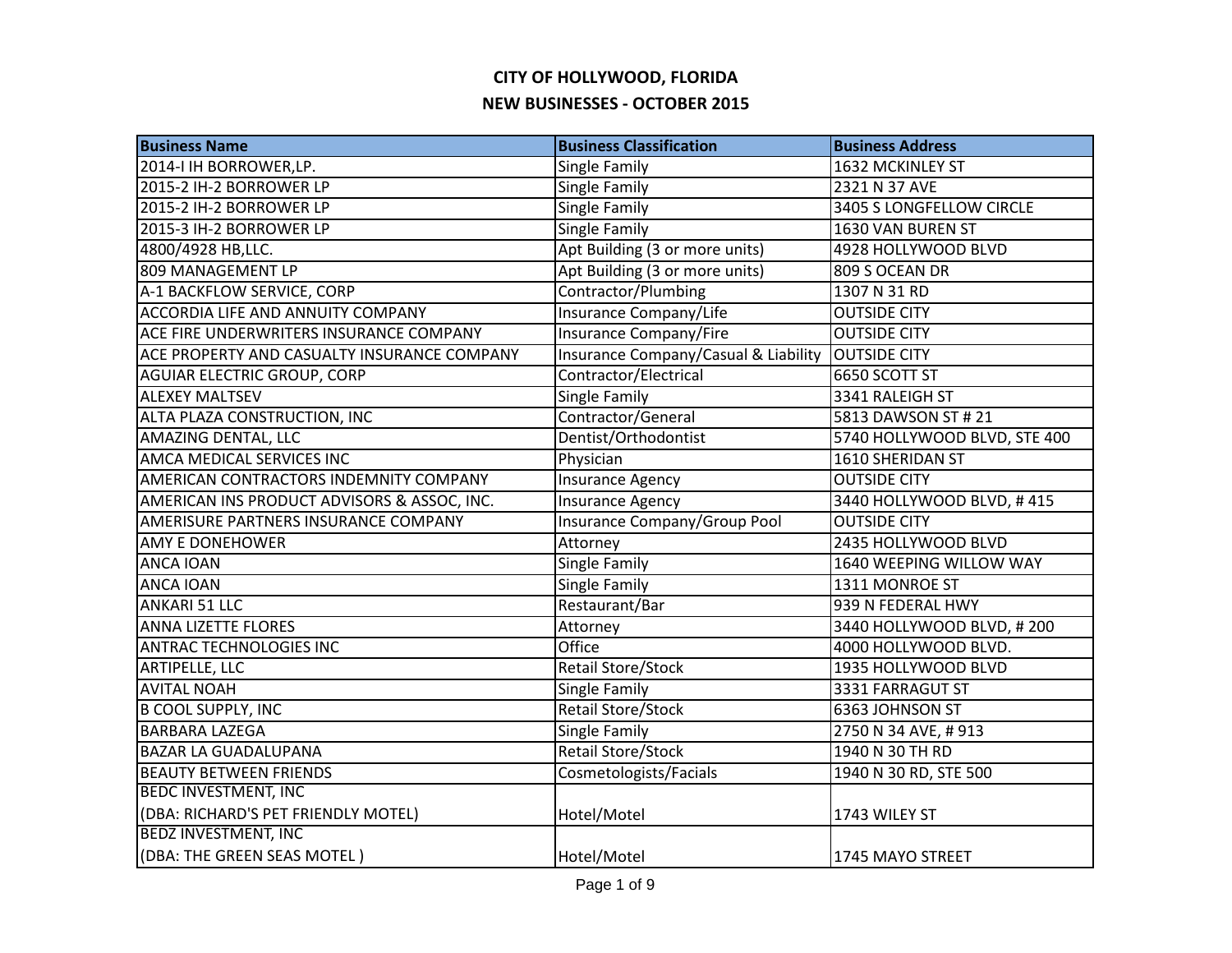| <b>Business Name</b>                      | <b>Business Classification</b>     | <b>Business Address</b>        |
|-------------------------------------------|------------------------------------|--------------------------------|
| <b>BEDZ INVESTMENT, INC</b>               |                                    |                                |
| (DBA: THE GREEN SEAS MOTEL)               | Hotel/Motel                        | 1419 S FEDERAL HWY             |
| <b>BEST RIDE TRANSPORTATION</b>           | Courtesy Auto/Limo/Taxi            | 4200 HILLCREST DR #310         |
| <b>BIANCA ZULUAGA</b>                     | Attorney                           | 3440 HOLLYWOOD BLVD #200       |
| BIG APPLE PIZZA OF JERUSALEM, LLC         | Restaurant/Bar                     | 4251 N 60 AVE                  |
| <b>BIRCH COMMUNICATIONS INC</b>           | Office                             | 4000 HOLLYWOOD BLVD.           |
| <b>BLOSSOM FRANKEL</b>                    | Single Family                      | 3300 ATLANTA ST                |
| <b>BOUSKELA, JAMES E</b>                  |                                    |                                |
| (DBA: PLUTON INTERNATIONAL INDUSTRY)      | Import/Export                      | 2711 OCEAN CLUB BLVD 106-2     |
| <b>BRAZILIAN FIRE CORP</b>                | <b>Small Vendor/Mobile</b>         | <b>MOBILE</b>                  |
| <b>CAMD INC</b>                           | Accountant/Auditors                | 2324 HOLLYWOOD BLVD            |
| <b>CAPTAIN'S FASTENERS CORP</b>           | <b>Retail Store/Stock</b>          | 3706 SW 30 AVE                 |
| <b>CARMEN RODRIGUEZ-ALTIERI</b>           | Attorney                           | 4000 HOLLYWOOD BLVD, STE 501-S |
| <b>CECILIA ANN MICH</b>                   |                                    |                                |
| (DBA: CECILIA ANN)                        | Internet Sales                     | 2750 NW 29 AVE, STE 114A       |
| <b>CELIA FELSZER</b>                      | <b>Duplex</b>                      | 1940 LINCOLN ST                |
| CF & M ASSOCIATES, LLC.                   | <b>Consultant/Business Advisor</b> | 3440 HOLLYWOOD BLVD            |
| C-F REAL E MANAGEMENT, INC                | <b>Duplex</b>                      | 2317 ROOSEVELT                 |
| C-F REAL E MANAGEMENT, INC                | <b>Duplex</b>                      | 2420 HARDING ST                |
| <b>CHEVRON USA INC</b>                    | <b>Oil Storage</b>                 | 1400 SE 24 ST                  |
| CHIN CHIN GA PARADISE                     | 9135 Catering/Take Out Food        | 1940 N 30 RD                   |
| CHRISTIAN FIDELITY LIFE INSURANCE COMPANY | Insurance Company/Life             | <b>OUTSIDE CITY</b>            |
| <b>CHRISTINE CORBO</b>                    | <b>Duplex</b>                      | 2020 VAN BUREN                 |
| <b>CHRISTOPHER &amp; SHANNON TUCCITTO</b> | Single Family                      | 3301 RALEIGH ST, F             |
| <b>CLAUDIA NAZARI</b>                     | Condominium Rental                 | 2801 N 34 AVE                  |
| <b>CLAUDIA STEVENS</b>                    | <b>Retail Store/Stock</b>          | 1940 N 30 TH RD                |
| <b>CLAVIJO INSURANCE GROUP LLC</b>        | <b>Insurance Agency</b>            | 6067 HOLLYWOOD BLVD #345       |
| <b>CLEAR SHORES, INC</b>                  | Counseling/Alcohol/Drugs           | 1 OAKWOOD BLVD, STE 265        |
| COMMONWEALTH ANNUITY AND LIFE INS CO      | Insurance Company/Life             | <b>OUTSIDE CITY</b>            |
| COMPLETE PROPERTY SERVICES, INC           | Contractor/General                 | 2848 STIRLING ROAD BAY B       |
| CONSTITUTION LIFE INSURANCE COMPANY       | Insurance Company/Life             | <b>OUTSIDE CITY</b>            |
| <b>CORAL KEY INVESTMENTS II LLC</b>       | <b>Single Family</b>               | 1824 SCOTT ST                  |
| <b>D-A-B FOOD SERVICES INC</b>            | Small Vendor/Mobile                | 2539 SHERMAN ST                |
| DANIEL & BRANDON WHALEY                   | Apt Building (3 or more units)     | 1921 MONROE ST                 |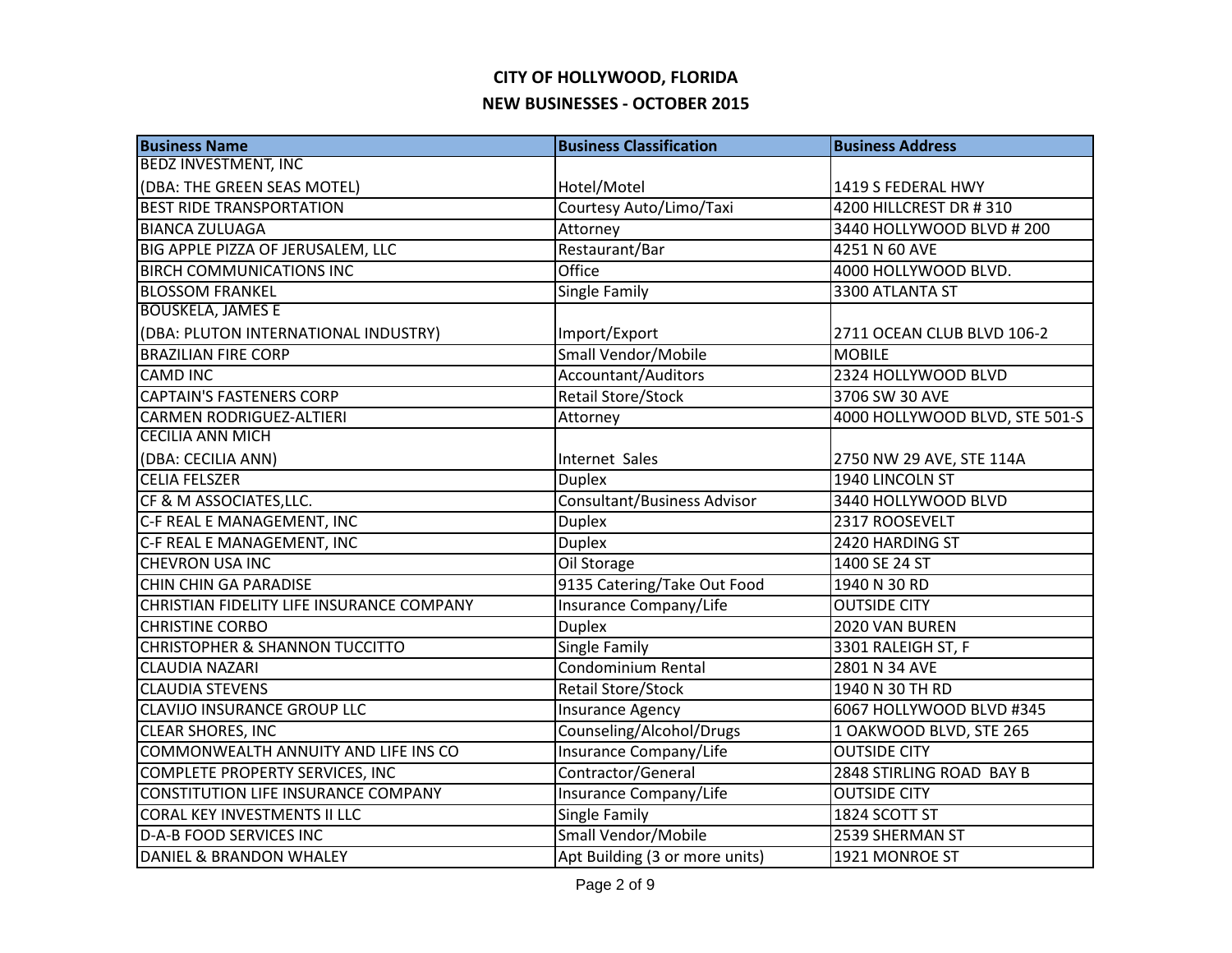| <b>Business Name</b>                             | <b>Business Classification</b>   | <b>Business Address</b>   |
|--------------------------------------------------|----------------------------------|---------------------------|
| <b>DANIELLE SCHNEIDER</b>                        | Attorney                         | 3440 HOLLYWOOD BLVD, #200 |
| <b>DEBBIE GOLDSHOLLE</b>                         | Single Family                    | 1724 FLETCHER ST          |
| DELUCA FIREARAMS, LLC                            | <b>Firearms &amp; Ammunition</b> | 5316 HARRISON ST          |
| DHARMA FOUNDATION INC                            | Single Family                    | 900 S NORTHLAKE DR        |
| DIRECT GENERAL INSURANCE AGENCY, INC             |                                  |                           |
| (DBA: DIRECT AUTO INSURANCE)                     | <b>Insurance Agency</b>          | 435 S 60 AVE              |
| <b>DMC RENOVATIONS, LLC</b>                      |                                  |                           |
| (DBA: CADCON SERVICES)                           | Contractor/General               | 5121 ADAMS ST             |
| <b>DPF VENTURE CORPORATE CENTER, LLC</b>         | <b>Commercial Rental Units</b>   | 200 S PARK RD             |
| DPF VENTURE CORPORATE CENTER, LLC                | <b>Commercial Rental Units</b>   | 3440 HOLLYWOOD BLVD       |
| <b>DPF VENTURE CORPORATE CENTER, LLC</b>         | <b>Commercial Rental Units</b>   | 300 S PARK RD             |
| <b>DR. RUTH CALDERON</b>                         | Physician                        | 4440 SHERIDAN ST          |
| <b>DREAMSCAPE CONSTRUCTION, LLC</b>              | Contractor/Construction          | 1737 N 16 CT              |
| <b>EAGLE LIFE INSURANCE COMPANY</b>              | <b>Insurance Agency</b>          | <b>OUTSIDE CITY</b>       |
| <b>EDP HOLDINGS, INC</b>                         | Office                           | 300 S PARK RD #400        |
| <b>EL TRONO SPORT BAR&amp; RESTAURANT</b>        | Restaurant/Bar                   | 6813 JOHNSON ST           |
| <b>ELIZABETH SANCHEZ</b>                         | Apt Building (3 or more units)   | 1942 BUCHANAN ST          |
| <b>EMERALD PLACE APARTMENTS LLC</b>              | <b>Commercial Rental Units</b>   | 4000 N 56 AVE             |
| <b>ENIGMA SERVICES, LLC</b>                      | <b>Retail Store/Stock</b>        | 1940 N 30 TH RD, #117     |
| ERIC H NAIERMAN DDS, PA                          | Dentist/Orthodontist             | 3333 SHERIDAN ST          |
| EVAGELIA GLARENTZOS REVOCABLE TRUST              | Single Family                    | 936 N NORTHLAKE DR        |
| <b>EWC HOLLYWOOD LLC</b>                         |                                  |                           |
| (DBA: EUROPEAN WAX CENTER)                       | Cosmetologists/Facials           | 3359B SHERIDAN ST         |
| <b>EXPRESS AID PHARMACY SERVICES, LLC.</b>       | Pharmacist/Pharmacy              | 5892 STIRLING RD          |
| <b>FANTASY WORLD GIRLS B/D</b>                   | Cosmetologists/Facials           | 2921 STIRLING RD          |
| FIRST ALLMERICA FINANCIAL LIFE INSURANCE COMPANY | Insurance Company/Life           | <b>OUTSIDE CITY</b>       |
| FIRST GUARD INSURANCE COMPANY                    | Insurance Company/Each Location  | <b>OUTSIDE CITY</b>       |
|                                                  |                                  |                           |
| FIRST INTERNATIONAL REALTY AND MANAGEMENT CORP.  |                                  |                           |
| (DBA: FIRM REALTY)                               | <b>Property Management</b>       | 1930 HARRISON ST STE 503  |
| FIRST LEGAL, PA                                  | Attorney                         | 2450 HOLLYWOOD BLVD, #305 |
| FLORIDA PRIMARY HEALTH LLC                       | <b>Office</b>                    | 5890 STIRLING RD          |
| <b>FLORISTS' INSURANCE COMPANY</b>               | <b>Insurance Agency</b>          | <b>OUTSIDE CITY</b>       |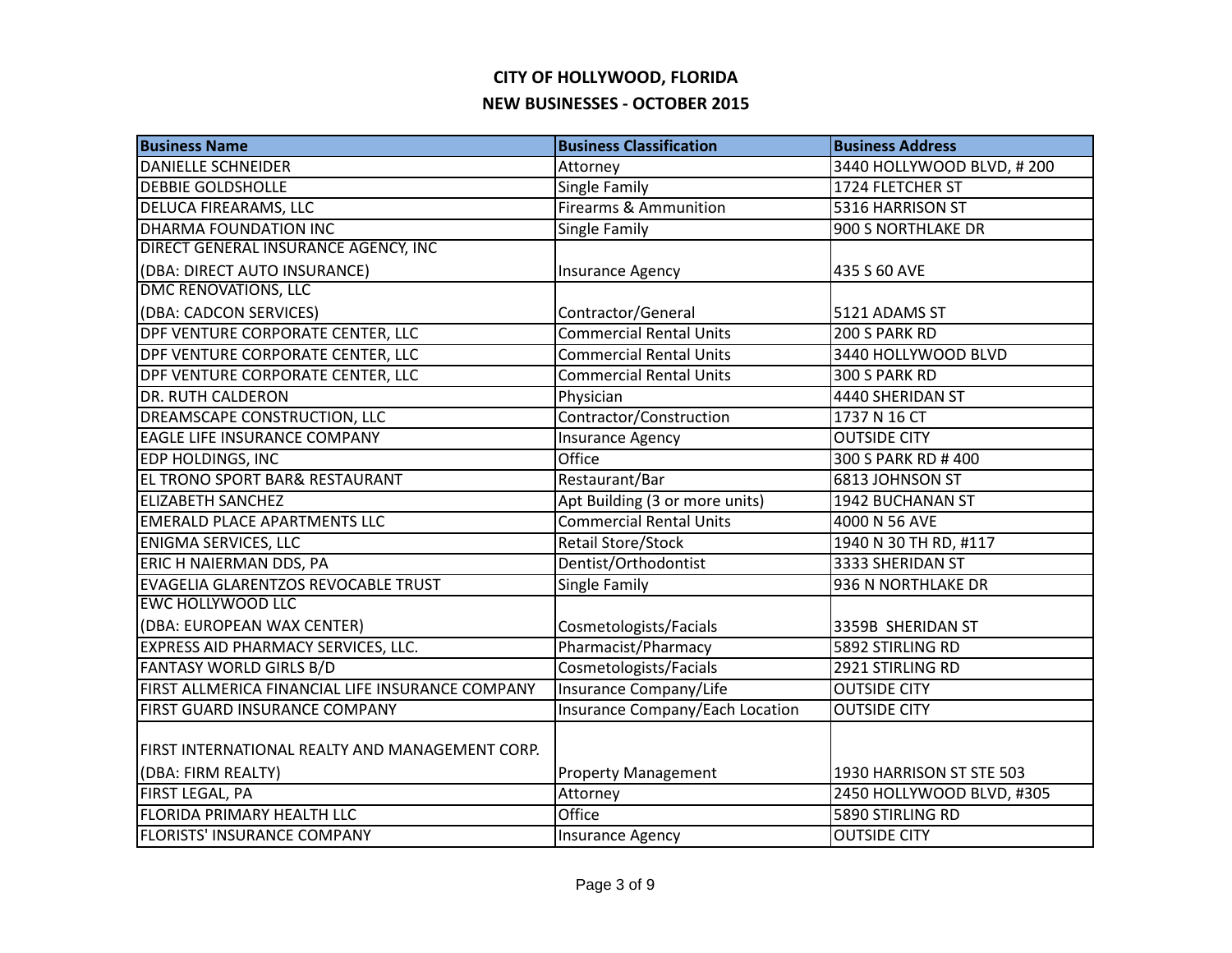| <b>Business Name</b>                         | <b>Business Classification</b>   | <b>Business Address</b>   |
|----------------------------------------------|----------------------------------|---------------------------|
| <b>FRITZ CONSULTANTS CORP</b>                | Consultant/Business Advisor      | 3420 N 22 AVE             |
| <b>GARY ROODMAN</b>                          | Single Family                    | 3301 N 68 AVE             |
| <b>GAW HOLDINGS, LLC</b>                     |                                  |                           |
| (DBA: STIRLING NAILS)                        | <b>Beauty Parlor</b>             | <b>2875 STIRLING ROAD</b> |
| <b>GENERAL COUNSEL SOLUTIONS, PLLC</b>       | Attorney                         | <b>610 S FEDERAL HWY</b>  |
| <b>GENERATION LIFE INSURANCE COMPANY</b>     | Insurance Company/Life           | <b>OUTSIDE CITY</b>       |
| <b>GERUY, INC</b>                            | Apt Building (3 or more units)   | 1607 ARTHUR ST # 106      |
| <b>GIANT HOLDINGS, INC</b>                   |                                  |                           |
| (DBA: GIANT BANK)                            | Banks/Savings & Loan             | 3309 SHERIDAN ST          |
| <b>GINO TAVORMINA</b>                        | Single Family                    | 2512 GRANT ST             |
| GOLD COAST FLORIDA REGIONAL CENTER, LLC      | Office                           | 290 N FEDERAL HWY         |
| <b>GRAND AUTO DEALS, INC</b>                 | <b>Auto Sales</b>                | 3869 PEMBROKE RD          |
| <b>GROUCHY DOG HOLDINGS 3</b>                | Single Family                    | 3340 SIMMS ST #10A        |
| <b>GUARD AMERICA, LLC</b>                    | Alarm Company (not installation) | 6099 HOLLYWOOD BLVD       |
| <b>GUGGENHEIM LIFE AND ANNUITY COMPANY</b>   | Insurance Company/Life           | <b>OUTSIDE CITY</b>       |
| HARCO NATIONAL INSURANCE COMPANY             | Insurance Company/Each Location  |                           |
| HEALING ARTS INSTITUTE OF SOUTH FLORIDA, INC | Social Worker/Clinical           | 1925 HARRISON ST          |
| <b>HEARTLAND NATIONAL LIFE INS CO</b>        | Insurance Company/Life           | <b>OUTSIDE CITY</b>       |
| <b>HECTOR BURRION</b>                        | <b>Duplex</b>                    | 503 N 57 AVE              |
| <b>HERTZ LOCAL EDITION</b>                   | Car/Truck Rentals                | 2233 PEMBROKE RD          |
| HIDROFLO LAUNDROMAT LLC                      | Laundry/Self Service             | 2650 HOLLYWOOD BLVD       |
| HIGH TECH TREE SERVICE, INC                  | Lawn Maintenance                 | 5610 CLEVELAND ST         |
| HILARIO MARTINEZ, MD                         | Physician                        | 3109 STIRLING RD 100      |
| HOLLYWOOD BEACH TRIKKE, LLC                  | <b>Rental Service</b>            | 327 JOHNSON ST            |
| HOLLYWOOD BLVD COIN LAUNDRY                  | Laundry/Self Service             | 2650 HOLLYWOOD BLVD       |
| HOLLYWOOD IMPORTS LIMITED INC                |                                  |                           |
| (DBA: AUTONATION HONDA HOLLYWOOD)            | <b>Auto Sales</b>                | 2400 N STATE ROAD 7       |
| HOLLYWOOD LI, INC                            | Massage Parlor/Salon             | 4622 HOLLYWOOD BLVD       |
| HOLLYWOOD PRIMARY CARE, INC                  | Physician                        | 3939 HOLLYWOOD BLVD       |
| HOLLYWOOD WELLNESS CLINIC, INC               | Chiropractor/Chiropodist         | 3107 STIRLING RD # 206    |
| <b>IH-2 BORROWER LP</b>                      | Single Family                    | 1802 E TRAFALGAR CIR      |
| <b>IH3 PROPERTY FLORIDA LP</b>               | Single Family                    | 5373 SW 34 WAY            |
| <b>IH3 PROPERTY FLORIDA LP</b>               | Single Family                    | 3241 PIERCE ST            |
| <b>IH3 PROPERTY FLORIDA LP</b>               | Single Family                    | 3432 SW 51 ST             |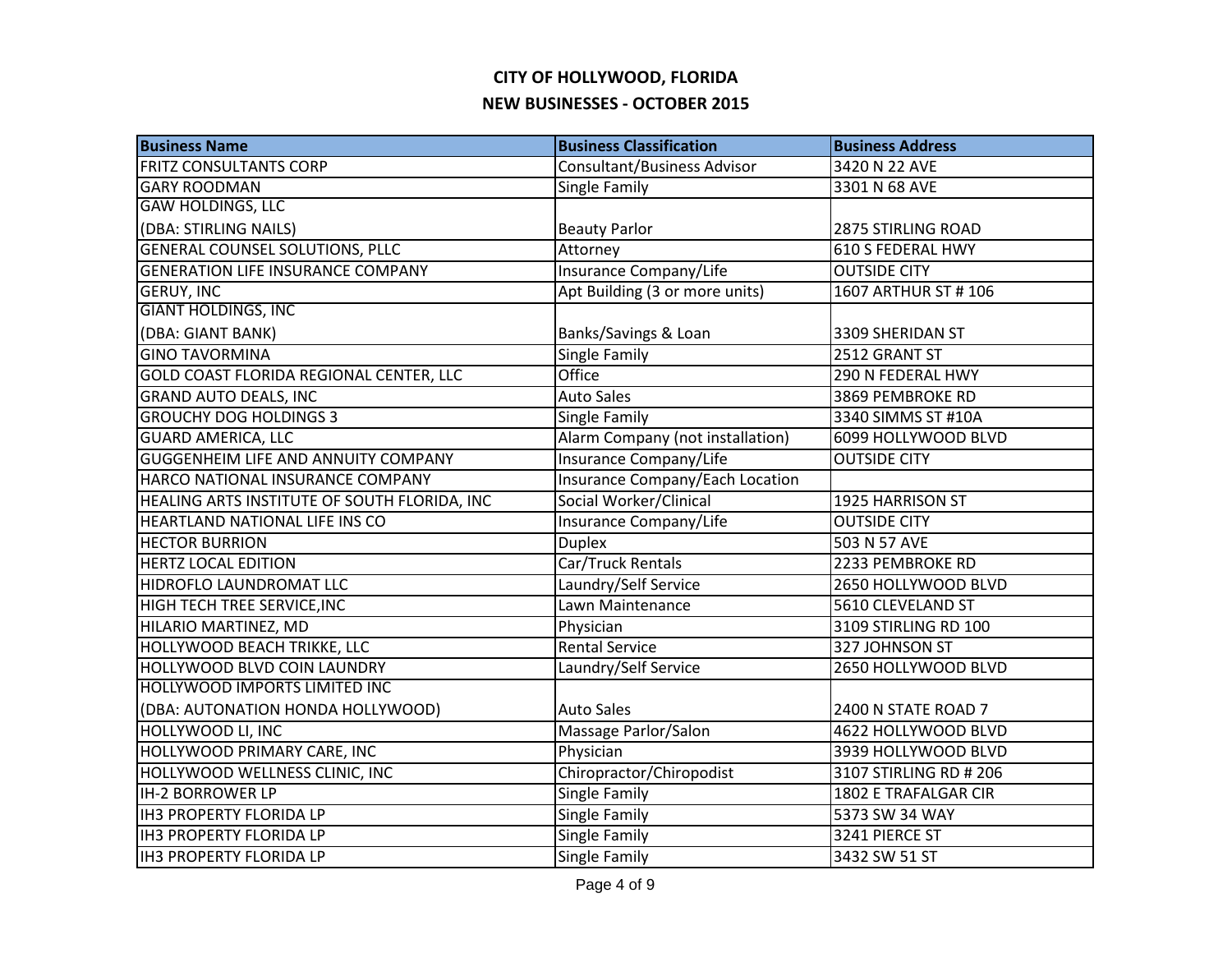| <b>Business Name</b>                          | <b>Business Classification</b>     | <b>Business Address</b>  |
|-----------------------------------------------|------------------------------------|--------------------------|
| <b>IH3 PROPERTY FLORIDA LP</b>                | Single Family                      | 4955 SW 34 TER           |
| <b>IH3 PROPERTY FLORIDA LP</b>                | Single Family                      | 3705 VALAIS DR           |
| <b>IH3 PROPERTY FLORIDA LP</b>                | Single Family                      | 4979 SW 35 TER           |
| <b>IH3 PROPERTY FLORIDA LP</b>                | Single Family                      | 4915 SW 36 AVE           |
| <b>IH3 PROPERTY FLORIDA LP</b>                | Single Family                      | 3471 SW 52 ST            |
| <b>IH3 PROPERTY FLORIDA LP</b>                | Single Family                      | 3728 SW 50 CT            |
| <b>IH3 PROPERTY FLORIDA LP</b>                | Single Family                      | 3115 N 37 AVE            |
| <b>IH5 BORROWER LP</b>                        | Single Family                      | 3855 LOMBARDY ST         |
| <b>ILAN SHIMON</b>                            | Single Family                      | 3340 SIMMS ST            |
| <b>ILAN SHIMON</b>                            | Single Family                      | 3333 OAK DR              |
| <b>ILAN SHIMON</b>                            | Single Family                      | 3321 FARRAGUT ST         |
| <b>INDABA IMPORTS, INC</b>                    | Art Gallery/Studio                 | 609 N 21 AVE             |
| <b>INFO AUTO, LLC</b>                         | <b>Office</b>                      | 3440 HOLLYWOOD BLVD #415 |
| IR PROPERY II, LLC                            | Apt Building (3 or more units)     | 2840 FILLMORE STREET     |
| <b>ISRAEL SHIMON</b>                          | Single Family                      | 3321 RALEIGH ST          |
| <b>IVANIA COREA</b>                           | <b>Duplex</b>                      | 5914 GRANT ST            |
| JEFFERS LETANG                                | <b>Duplex</b>                      | 5629 - 5631 FILLMORE ST  |
| JK PROPERTY MANAGEMENT, LLC                   | <b>Property Management</b>         | 2324 HOLLYWOOD BLVD      |
| <b>JORGE SUMBRE</b>                           | Single Family                      | 2012 ADAMS ST            |
| <b>JOSEPH F BERNARD</b>                       |                                    |                          |
| (DBA: JOE REMODELING)                         | Contractor/General                 | 4001 MADISON ST          |
| <b>JOSEPH SAKA</b>                            | Attorney                           | 3440 HOLLYWOOD BLVD #200 |
| <b>JUDSON, MICHAEL</b>                        |                                    |                          |
| (DBA: US MUNICIPAL WATER SERVICE CO)          | <b>Analytical Chemist</b>          | 250 NW 70 AVE            |
| JUMA WINES GROUP, LLC                         | Wholesale Merchandise              | 3400 MCINTOSH RD         |
| <b>KARIN VERSCHOOR</b>                        |                                    |                          |
| (DBA: ACCOUNTING PRECISION)                   | <b>Business Office/Bookkeeping</b> | 250 NW 70 AVE            |
| <b>KATSUDO FORGE, LLC</b>                     |                                    |                          |
| (DBA: TOYO SHOKAI LIMITED CO)                 | <b>Auto Parts Sales</b>            | 1215 S 30 AVE            |
| <b>KAYA FARMS INC</b>                         |                                    |                          |
| (DBA: LAUDERDALE PAPER & BALLOON COMPANY CO.) | <b>Wholesale Merchandise</b>       | 3916 N 29 AVE            |
| <b>KINGS ENGINEERING LLC</b>                  | Engineer/Consulting                | 901 HILLCREST DR #308    |
| KUTZ 4 U, INC                                 | <b>Barber Shop</b>                 | 7017 TAFT ST             |
| LA BOQUERIA LLC                               | Retail Store/Stock                 | 1940 N 30TH ROAD         |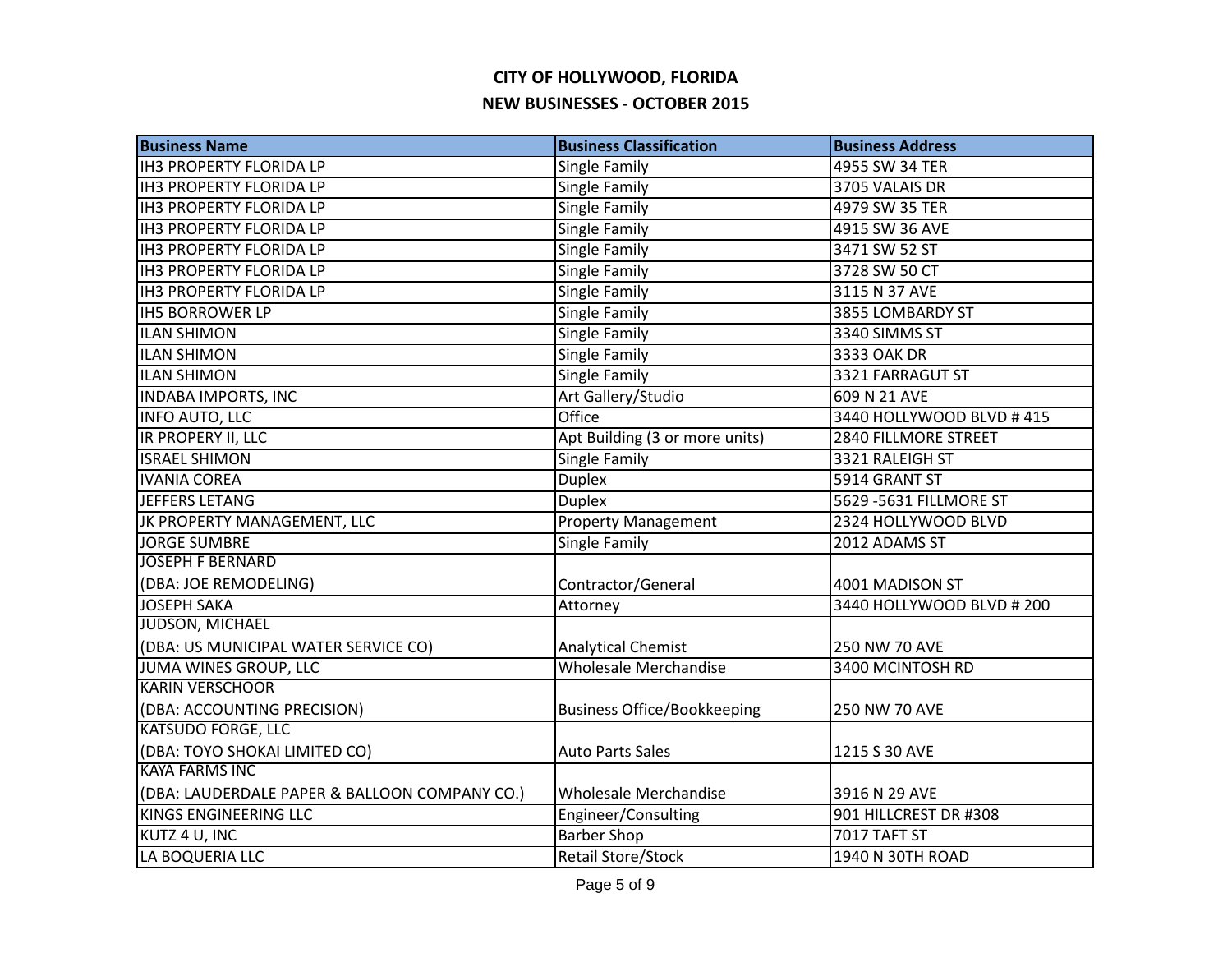| <b>Business Name</b>                  | <b>Business Classification</b>         | <b>Business Address</b>         |
|---------------------------------------|----------------------------------------|---------------------------------|
| LA FLAMBEE, LLC                       |                                        |                                 |
| (DBA: LA FLAMBEE)                     | Restaurant/Bar                         | 2051 A HOLLYWOOD BLVD           |
| LA HISPANIOLA MULTISERVICES INC       | <b>Retail Store/Stock</b>              | 2132 N WASHINGTON ST            |
| LA PLAYA CAFE                         | <b>Retail Store/Stock</b>              | 1940 N 30 TH RD                 |
| LA PLAZA COFFEE AND BAKERY LLC        | Restaurant/Bar                         | 2100 N FEDERAL HIGHWAY, SUITE B |
| <b>LAB DOCTOR INC</b>                 | <b>Office</b>                          | 2 OAKWOOD BLVD, STE 195         |
| <b>LAGUEUX GILLES</b>                 | Special Lodging - 2 units (category 1) | 1835 TAFT ST                    |
| LANGUE INC                            | Office                                 | <b>6449 CHARLESTON ST</b>       |
| LC SUNRISE, INC                       | Massage Parlor/Salon                   | 2814 HOLLYWOOD BLVD             |
| LD INVESTIGATIONS, INC                | Private Investigative Agency           | 2047 THOMAS ST                  |
| <b>LG-TEC CORP</b>                    | Manufacturing                          | 2019 COOLIDGE ST                |
| LI, LUO                               |                                        |                                 |
| (DBA: LI DOLLAR UP STORE)             | <b>Retail Store/Stock</b>              | 1815 WILEY ST                   |
| LIBERTY NATIONAL INSURANCE COMPANY    | <b>Insurance Company/Life</b>          | <b>OUTSIDE CITY</b>             |
| LIFESECURE INSURANCE CO.              | Insurance Company/Life                 | <b>OUTSIDE CITY</b>             |
| LIU RONG CHEN                         | <b>Duplex</b>                          | 5723 LINCOLN ST                 |
| LOYAL AMERICAN LIFE INSURANCE COMPANY | Insurance Company/Life                 | <b>OUTSIDE CITY</b>             |
| LUNA CAPITAL PARTNERS LLC             | Condominium Rental                     | 3701 JACKSON ST                 |
| LUNA CAPITAL PARTNERS LLC             | Condominium Rental                     | 3600 VAN BUREN ST               |
| LUNA CAPITAL PARTNERS LLC             | Condominium Rental                     | 3800 VAN BUREN ST               |
| LUNA CAPITAL PARTNERS LLC             | Condominium Rental                     | 3501 JACKSON ST                 |
| <b>MAKEUP MARKET, LLC</b>             |                                        |                                 |
| (DBA: THE MAKEUP CLUB)                | Retail Store/Stock                     | 2205 HOLLYWOOD BLVD             |
| <b>MARC ROGOFF</b>                    | Chiropractor/Chiropodist               | 5701 HOLLYWOOD BLVD             |
| MARGARITAVILLE HOLLYWOOD BEACH RESORT | Hotel/Motel                            | 1111 N OCEAN DRIVE              |
| <b>MARLENE REGALADO</b>               | Condominium Rental                     | 3321 FARRAGUT ST                |
| <b>MARTHA COL</b>                     | <b>Retail Store/Stock</b>              | 1940 N 30 RD                    |
| <b>MARTIN DANHI</b>                   | Single Family                          | 2720 BRUCE TERR                 |
| <b>MARTIN MONTOYA</b>                 | Single Family                          | 1306 JOHNSON ST                 |
| <b>MATTHEW GROSSWALD</b>              | Attorney                               | 3801 HLWD BLVD STE 320          |
| MELINES ENTERPRISES LLC               | Apt Building (3 or more units)         | 2818 FILLMORE ST                |
| <b>MILANO ITALIAN FASHION INC</b>     |                                        |                                 |
| (DBA: ITALIA IMPORT & EXPORT CENTER)  | Office                                 | 1090 WATERSIDE LANE             |
| MILES MCGRANE, IV                     | Attorney                               | 3440 HOLLYWOOD BLVD, SUITE 200  |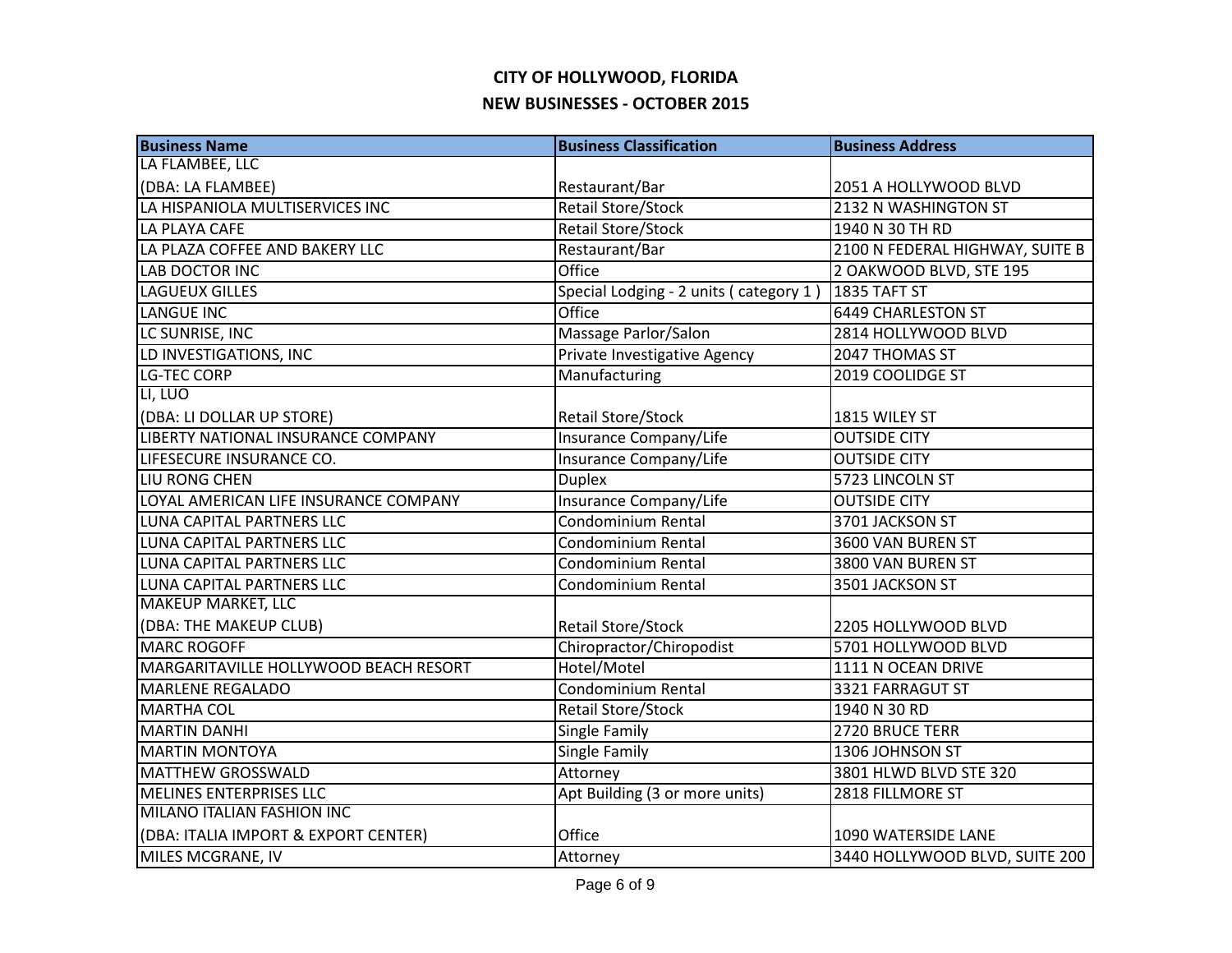| <b>Business Name</b>                          | <b>Business Classification</b>         | <b>Business Address</b>    |
|-----------------------------------------------|----------------------------------------|----------------------------|
| <b>MIRNA ROBERTS</b>                          | Special Lodging - 2 units (category 1) | 1919 JOHNSON ST            |
| MOBILE AUTO SERVICE & DIAGNOSTIC INC          | Repair/Auto                            | 5837 DAWSON ST             |
| <b>MOD FUNDING, INC</b>                       |                                        |                            |
| (DBA: WE FUND FUNERALS)                       | <b>Financial Services</b>              | 2750 N 29TH AVE #200       |
| <b>MOHAMMED DELWAR</b>                        | Single Family                          | 6301 PLUNKETT ST           |
| <b>MONICA AGUDELO</b>                         | Dentist/Orthodontist                   | 6730 TAFT ST               |
| <b>MR DETAILING CORP</b>                      | Car Wash & Detail                      | 5939 HOLLYWOOD BLVD        |
| N & R BAZAAR                                  | <b>Retail Store/Stock</b>              | 1940 N 30TH ROAD           |
| <b>NATTIE'S VINTAGES</b>                      |                                        |                            |
| (DBA: NATTIE'S)                               | Retail Store/Stock                     | 1940 N 30TH ROAD #216      |
| NATURALLY MOORE, LLC                          | <b>Internet Sales</b>                  | 2220 MADISON ST, #2        |
| <b>NAYANA MAISURIA</b>                        | <b>Duplex</b>                          | 1615 ARTHUR ST             |
| <b>NAYLLANDU FEREIRA</b>                      | <b>Retail Store/Stock</b>              | 1940 N 30 RD               |
| NAZA INTERNATIONAL FOOD                       | Single Family                          | 1940 N 30 RD               |
| NAZA INTERNATIONAL FOOD                       | Restaurant/Bar                         | 1940 N 30 RD               |
| NEADEL, ROBERT                                | Special Lodging - 2 units (category 1) | 1925 PEMBROKE RD           |
| NEW AGE CELL, INC                             |                                        |                            |
| (DBA: DR PHONE FIX)                           | Repair Service                         | 5450 S STATE ROAD 7 BAY 10 |
| NO 1 BODY SPA                                 | <b>Beauty Parlor</b>                   | 1821 N FEDERAL HWY         |
| <b>OAXAKA</b>                                 | Restaurant/Bar                         | 1940 N 30 RD, SUITE 20     |
| OBS 87 LLC                                    |                                        |                            |
| (DBA: PHONES ON SITE)                         | Sales Representative                   | <b>3411 N PARK RD</b>      |
| O'DONNELL DANWOLF AND PARTNERS ARCHITECT, INC | Architect                              | 2432 HOLLYWOOD BLVD        |
| OLIVE TREE OF LAUDERHILL, INC                 | <b>Duplex</b>                          | <b>1722 LEE ST</b>         |
| OLIVE TREE OF LAUDERHILL, INC                 | <b>Single Family</b>                   | 1423 WILEY ST              |
| PACIFIC EMPLOYERS INSURANCE COMPANY           | Insurance Company/Each Location        | <b>OUTSIDE CITY</b>        |
| PAINT & COATING CONTRACTORS                   |                                        |                            |
| (DBA: PRO EDGE PAINETRS)                      | Contractor/Painting                    | 6530 SHERIDAN ST           |
| PALINA DESIGN INC                             | Designer/Fashion                       | 2016 PLUNKETT ST           |
| PARDESIYA 2012 LLC                            | Single Family                          | 7761 RALEIGH ST            |
| PARDESIYA 2012 LLC                            | Single Family                          | 733 N 57 AVE               |
| PATRICIA AIMAND                               | <b>Single Family</b>                   | 1820 FUNSTON ST            |
| PEGGY & MIKE DUCHENEY                         | <b>Single Family</b>                   | 1413 LEE ST                |
| PETER SWISCHUK, MD                            | Physician                              | 3109 STIRLING RD 100       |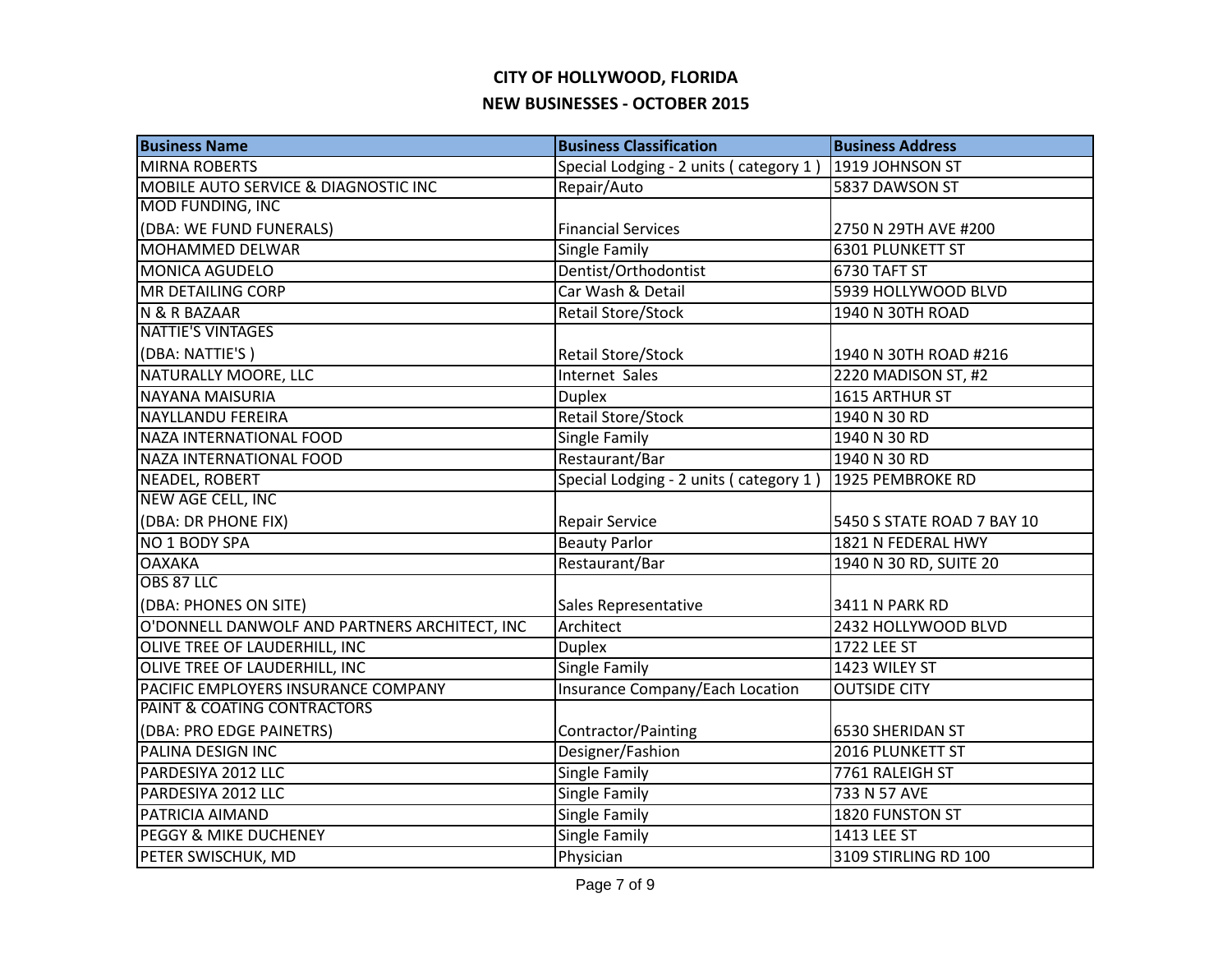| <b>Business Name</b>                            | <b>Business Classification</b>         | <b>Business Address</b>     |
|-------------------------------------------------|----------------------------------------|-----------------------------|
| PRIME CARPET CLEANING, LLC                      | Carpet Cleaning/Installation           | 3440 HOLLYWOOD BLVD, #415   |
| PROFESSIONAL QUALITY AUTO BODY                  | Auto/Body Work Only                    | 540 S DIXIE HWY             |
| <b>RAMI'S PITA &amp; GRIL, LLC</b>              | Restaurant/Bar                         | 3000 STIRLING RD, STE 116   |
| <b>RANDI RANADE</b>                             | Veterinarians                          | 2864 HOLLYWOOD BLVD         |
| RAPALLO ENTERPRISE LLC                          | Single Family                          | 711 TYLER ST                |
| <b>RAUL FERNANDEZ</b>                           | Single Family                          | 2526 ROOSEVELT ST           |
| <b>RED PELICAN INVESTMENT LLC</b>               |                                        |                             |
| (DBA: HOLLYWOOD HEALTH SPA)                     | Restaurant/Bar                         | 230-260 N BROADWALK         |
| REHABILITATION CENTER AT HOLLYWOOD HILLS, LLC   | <b>Residential Care Facilities</b>     | 1200 N 35TH AVE             |
| <b>RICHARD CONREY</b>                           | Condominium Rental                     | 400 N SURF RD, #405         |
| ROAD RUNNER ENTERTAINMENT, LLC                  |                                        |                             |
| (DBA: DODGEBALL 2 YOU)                          | Office                                 | 4000 HLWD BLVD STE 555-S    |
| <b>ROBERT PICKETT</b>                           | Attorney                               | 4000 HOLLYWOOD BLVD         |
| ROYAL OAKS UNITED LLC                           | Single Family                          | 3200 STIRLING RD            |
| <b>RUBEN NUNEZ, MD</b>                          | Physician                              | 5890 STIRLING RD, SUITE 5-6 |
| <b>RUDY AMBRA</b>                               | <b>Commercial Rental Units</b>         | 5900 JOHNSON ST             |
| <b>SESSIONS SMOKE, INC</b>                      | Retail Store/Stock                     | 6101 JOHNSON ST             |
| <b>SFL TAX &amp; ACCOUNTING SOLUTIONS, LLC.</b> | <b>Accountant/Auditors</b>             | 2700 N 29 AVE               |
| SHIP YOUR CAR NOW, LLC                          | Office                                 | 2005 TYLER ST               |
| SILVERSCRIPT INSURANCE COMPANY                  | <b>Insurance Company/Each Location</b> | <b>OUTSIDE CITY</b>         |
| <b>SIMON BERNARD</b>                            | Apt Building (3 or more units)         | 1834 HARDING ST             |
| <b>SISTERS ON A RISE ENTERPRISE</b>             | <b>Retail Store/Stock</b>              | 1940 N 30 RD                |
| SORRENTO 23 CORPORATION                         |                                        |                             |
| (DBA: CAFÉ NOSH)                                | Restaurant/Bar                         | 4000 HOLLYWOOD BLVD.        |
| <b>SPEEDY SERVICES INC</b>                      | Locksmith/Houses & Cars                | 2500 HOLLYWOOD BLVD, #409   |
| <b>SUN LIFE &amp; HEALTH INSURANCE COMPANY</b>  | Insurance Company/Life                 | <b>OUTSIDE CITY</b>         |
| SUN WEST MORTGAGE COMPANY, INC                  | Broker/Mortgage                        | 3379 SHERIDAN ST            |
| <b>SWEET BLENDZ</b>                             | <b>Small Vendor/Mobile</b>             | <b>OUTSIDE CITY</b>         |
| <b>SYNEKTA CORP.</b>                            | Car/Truck Rentals                      | 3869 PEMBROKE RD            |
| <b>SYY INVESTMENTS, LLC</b>                     | Single Family                          | <b>6405 PLUNKETT ST</b>     |
| TAH 2015-1 BORROWER, LLC                        | Single Family                          | <b>6181 WILEY STREET</b>    |
| TAH 2015-1 BORROWER, LLC                        | <b>Single Family</b>                   | 6224 RODMAN ST              |
| TAH 2015-1 BORROWER, LLC                        | Single Family                          | 6317 POLK ST                |
| TAH 2015-1 BORROWER, LLC                        | Single Family                          | 1041 N 71 TERR              |